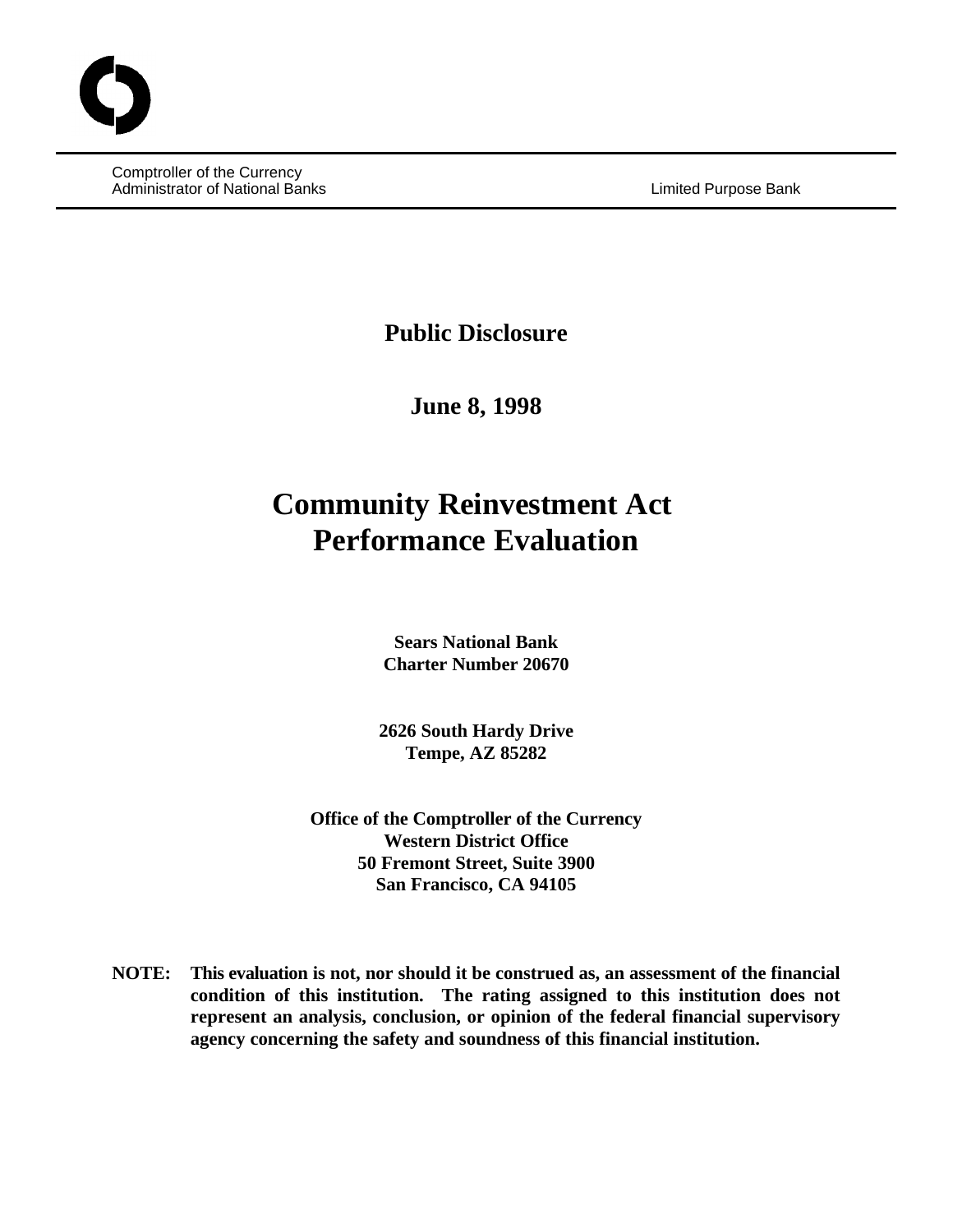# **General Information**

The Community Reinvestment Act (CRA) requires each federal financial supervisory agency to use its authority when examining financial institutions subject to its supervision, to assess the institution's record of meeting the credit needs of its entire community, including low- and moderate- income neighborhoods, consistent with safe and sound operation of the institution. Upon conclusion of such examination, the agency must prepare a written evaluation of the institution's record of meeting the credit needs of its community.

This document is an evaluation of the CRA performance of **Sears National Bank,** prepared by **The Office of the Comptroller of the Currency,** the institution's supervisory agency, as of **June 8, 1998**. The agency evaluates performance in assessment area(s), as they are delineated by the institution, rather than individual branches. This assessment area evaluation may include the visits to some, but not necessarily all of the institution's branches. The agency rates the CRA performance of an institution consistent with the provisions set forth in Appendix A to 12 CFR Part 25.

Institution's CRA rating: **This institution is rated "Satisfactory."** The major factors which support this rating include:

- Sears National Bank (SNB) has an overall satisfactory level of qualified investments and community development services. Investments and grants within the assessment area equal 4.4% of the bank's capital. When investments and grants that benefit a larger area than the assessment area are included, the dollar volume exceeds the bank's capital. SNB's level of qualified community development related services is good.
- SNB occasionally uses innovative and/or flexible qualified investments or community development services. A majority of its qualified investments are grants that are funding sources not normally provided by private investors.
- SNB exhibits a good responsiveness to credit and community development needs of its assessment area. A high percentage of the institution's qualified investments (53%) and services support affordable housing needs.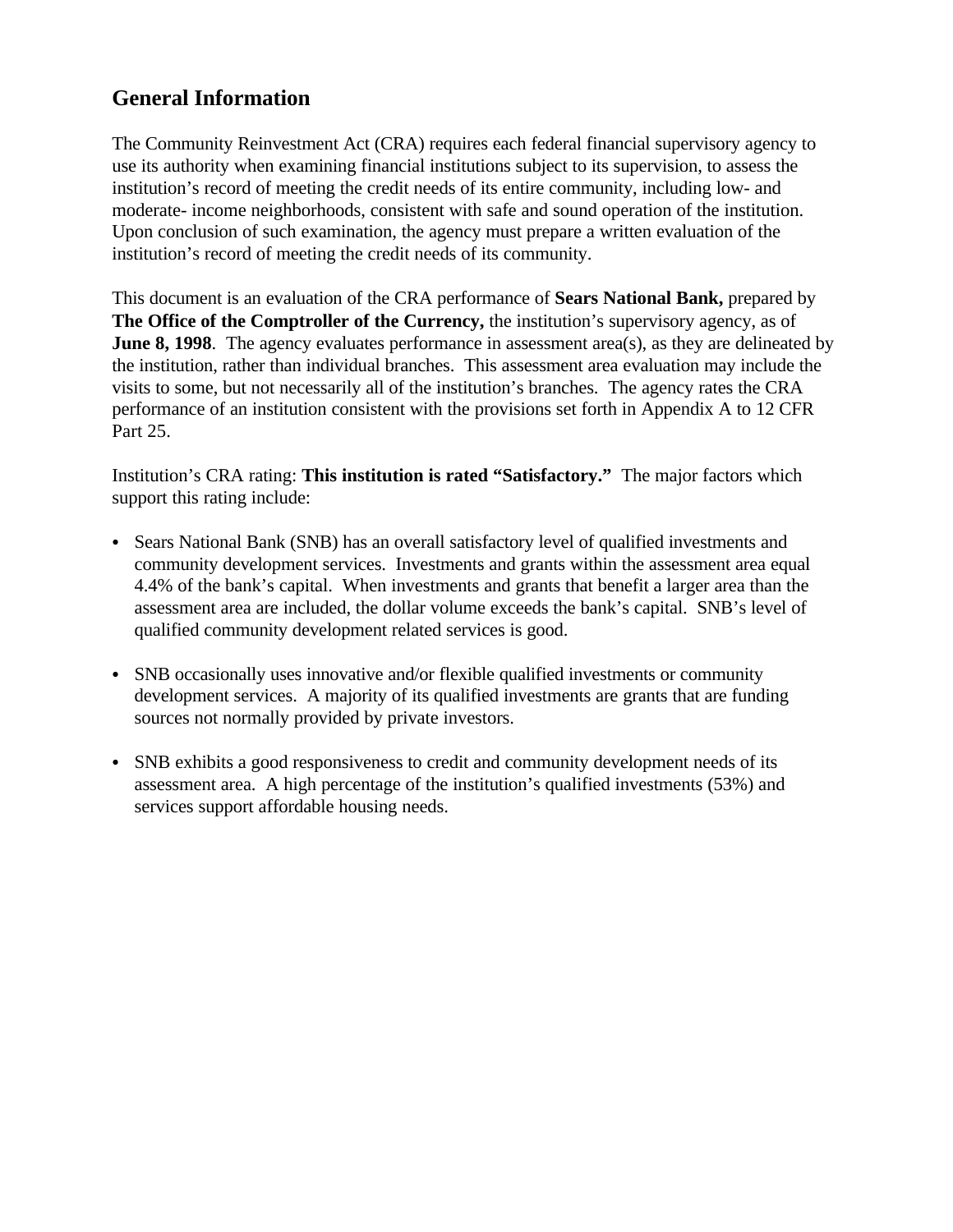#### **Description of Institution**

Sears National Bank was chartered on January 31, 1994, as a Competitive Equality Banking Act (CEBA) credit card bank. On April 9, 1996, SNB was approved for designation as a limited purpose institution, effective June 30, 1996, for purposes of the Community Reinvestment Act (CRA). The CEBA status limits the bank's ability to accept deposits and extend loans outside the credit card scope of operations. As such, the bank's CRA evaluation focuses on community development investments and services of the bank and its affiliate, Sears, Roebuck and Company.

SNB is located in Tempe, Arizona, and is a wholly-owned subsidiary of Sears Financial Holding Company (SFHC), a legal entity. SFHC is a subsidiary of Sears, Roebuck and Company (SRC). SRC is headquartered in the Chicago area. With assets of \$39 billion as of December 31, 1997, it is the second largest retailer in the country. SRC owns 833 full-line department stores and more than 2,600 specialty stores. SRC is the number one credit provider among retailers, serving more than sixty million credit card accounts. As of December 31, 1997, SRC had \$29 billion in managed credit card receivables, the majority of which were generated by SNB. SRC is the largest proprietary credit card issuer in the country and the sixth largest issuer when ranked with bankcard portfolios.

SNB's average assets totaled \$14 million for the last three months of 1997, and total capital equaled \$11.7 million at year end 1997. This profile reflects the bank's normal practice of selling its credit card receivables to its holding company. However, in the first five months of 1997, SNB owned a proprietary MasterCard program and retained receivables for those accounts. This retention increased the bank's average asset size significantly, to \$56 million, for the twelve month period ending December 31, 1997. Since this financial profile was temporary, our CRA analysis focused on the bank's lower asset base.

#### **Description of Assessment Area**

SNB has designated Maricopa County, Arizona, as its assessment area. Maricopa County is located within the Phoenix-Mesa Metropolitan Statistical Area (MSA). The bank's sole office is located within this county. The 1998 Department of Housing and Urban Development (HUD) estimated median family income for this MSA is \$48,300. Nine Regional Credit Card Operating Centers located throughout the United States service SNB's credit cards through a contractual relationship. These centers are not considered branches of SNB.

Based on 1990 Census Data, Maricopa County consists of 466 census tracts and had a population of 2.1 million. The following table shows the demographics for these tracts.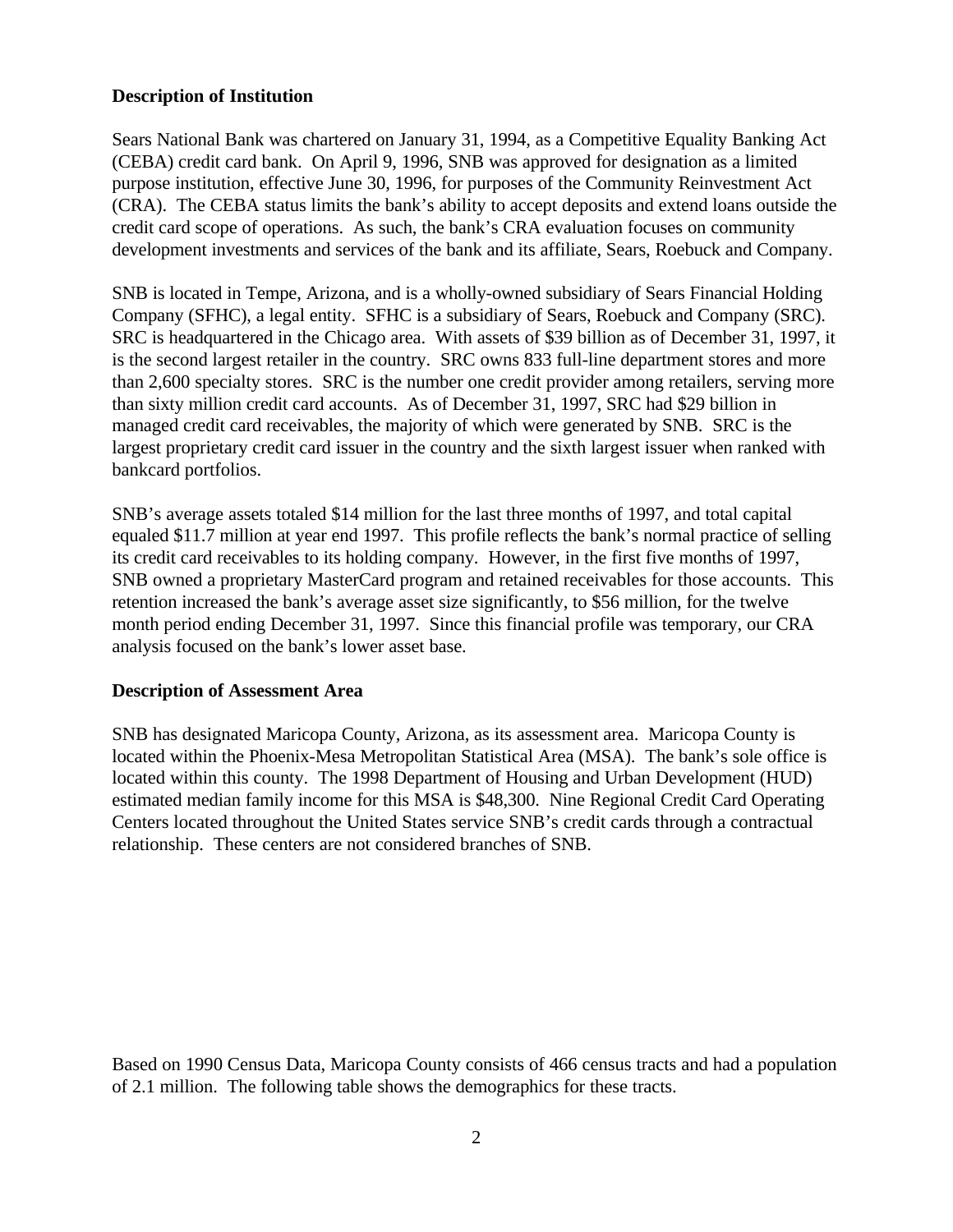| <b>Sears National Bank's Assessment Area</b> |    |          |    |                        |     |          |     |                      |     |          |     |                      |     |          |     |
|----------------------------------------------|----|----------|----|------------------------|-----|----------|-----|----------------------|-----|----------|-----|----------------------|-----|----------|-----|
| <b>Low-Income</b>                            |    |          |    | <b>Moderate-Income</b> |     |          |     | <b>Middle-Income</b> |     |          |     | <b>Upper-Income</b>  |     |          |     |
| Census Tracts                                |    | Families |    | Census Tracts          |     | Families |     | <b>Census Tracts</b> |     | Families |     | <b>Census Tracts</b> |     | Families |     |
| 27                                           | 6% | 19.500   | 4% | 108                    | 23% | 12.438   | 22% | 178                  | 38% | 228,054  | 41% | 149                  | 32% | 180.917  | 33% |

Source: Demographic Data - 1990 U.S. Census - Note: The four tracts not listed are N/A.

By 1997, the population increased 21 percent, to an estimated 2.7 million. Local economic conditions are good, and unemployment rates are at historical low levels. As of 1997, employment was growing at a 6.9 percent annual rate, while the population was increasing by 3.4 percent. Combining these strong growth numbers with relatively low unemployment of 4.9 percent, the Phoenix area has boasted six continuous years of business expansion. The services and retail industries are the main providers of employment in the Phoenix MSA, followed by government and manufacturing. During 1997, Arizona ranked second in the nation in nonagricultural job creation.

Competition in the banking industry is strong within Maricopa County. Large multi-state banking companies dominate the local banking market. In addition, several community banks and three other CEBA chartered retail credit card banks also compete for banking business within the assessment area.

We reviewed community contacts performed by examiners from OCC and other regulatory agencies to determine credit needs and opportunities within the assessment area. According to the interviews, the primary credit need within the assessment area is affordable housing financing for low- and moderate- income individuals. The groups also mentioned the need for flexible lending standards, small business loans, credit education, and counseling for both business owners and individual consumers. Maricopa County has many community-based organizations whose purpose is community development. However, few opportunities for equity investments in these organizations exist. Available opportunities for financial institution participation are centered in services and grants to community development organizations. The Federal Low Income Housing Tax Credits Program offers financial institutions qualified investment opportunities. However, competition for these credits is strong and dominated by larger multi-state financial institutions.

#### **Conclusions with Respect to Performance**

We evaluated SNB based on its record of community development activities. The CRA defines community development as (1) affordable housing for low- and moderate-income individuals; (2) community services targeted to low- and moderate-income individuals; (3) activities that promote economic development by financing businesses or farms that meet the Small Business Administration's size limits for development and investment companies or have gross annual revenues of \$1 million or less; or (4) activities that revitalize or stabilize low- or moderate-income areas.

*Summary*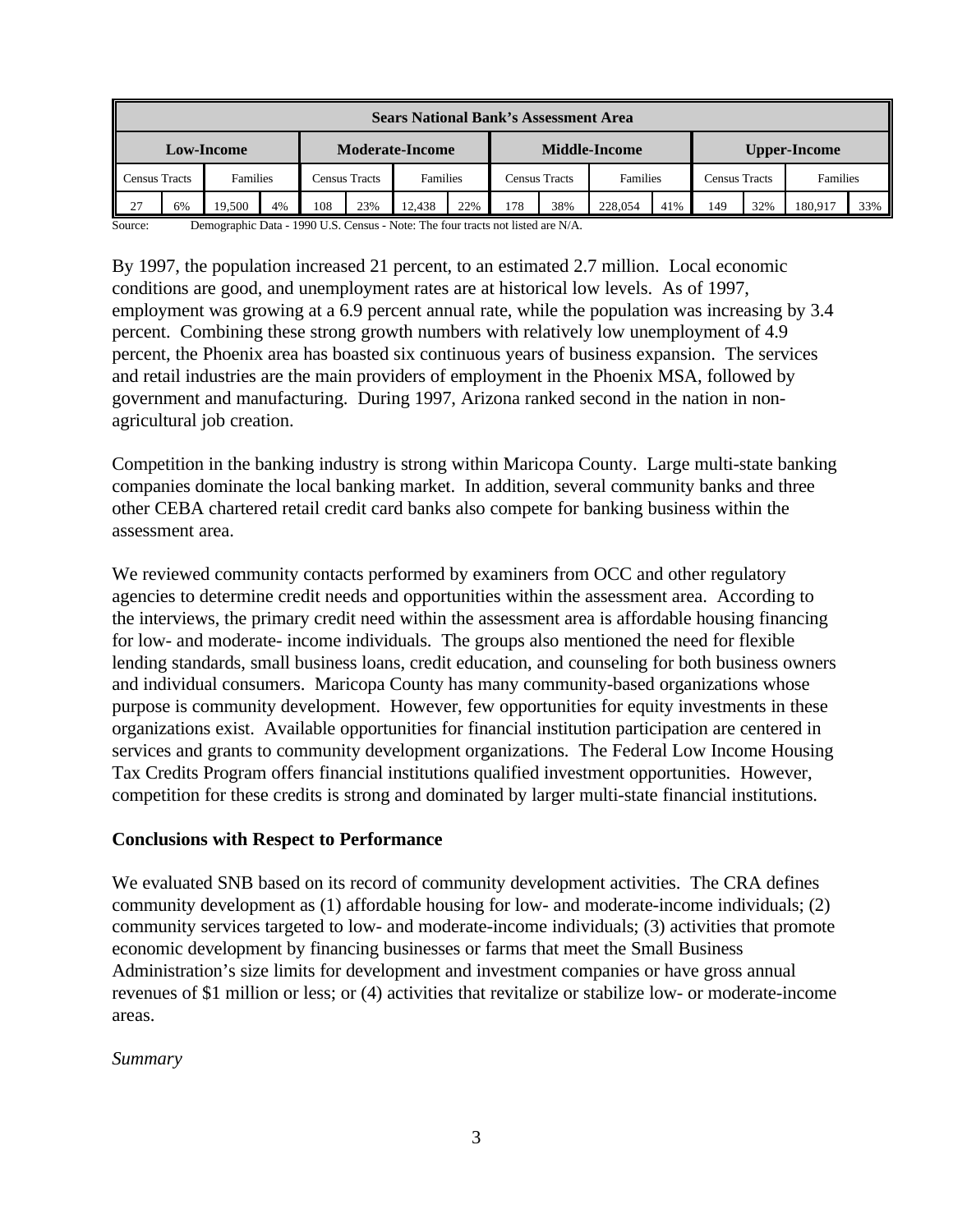SNB's level of community development activities within its assessment area is satisfactory. From November 1996 through June 8, 1998, the bank provided a good level of meaningful, ongoing services to community development organizations. In addition, the bank made qualified investments and grants, totaling \$25,000 and \$196,536 respectively. And, the bank's affiliate, SRC, provided \$296,571 to the regional consumer credit counseling service. We found this performance to be satisfactory and consistent with SNB's resources and financial capacity.

Because the bank achieved satisfactory CRA performance within its assessment area, we considered qualified investments outside the assessment area. SRC provided qualified community development contributions nationally of \$17,041,242, during the assessment period.

### *Community Development Services Within the Assessment Area*

- The bank's President serves as a member of the Board of Directors for Habitat for Humanity (Habitat). This organization's primary mission is to provide affordable housing to low- and moderate-income families. The President also lends his financial and management expertise to Habitat by serving as Treasurer of the organization and on various committees, including the Audit and Finance, Executive, Construction, and Fund Raising Committees. These activities consume roughly fifteen hours per month, not counting the President's personal time spent managing a building crew each weekend. In 1997, SRC arranged to have television personality Bob Vila available for a Habitat fundraising event. The event was highly successful, largely because of Mr. Vila's name recognition. In addition, the bank stores home furnishing materials for Habitat free of charge. In the past eighteen months, Habitat constructed fifty-seven homes for low- and moderate-income families. SNB's donation of time and financial expertise facilitated Habitat's role in meeting a very important need in the community. SNB has had a significant ongoing service commitment with this organization for several years.
- The bank's CRA officer serves as a member of the Board of Directors and as a fundraiser for the Thomas J. Pappas Regional Education Center Foundation. This non-profit foundation serves the financial needs of a school for children of homeless families. The officer lends her financial expertise in overseeing the financial needs of the school and has recruited other financial institutions to make grants to the foundation. The school is the only one of its kind in the nation and serves children in kindergarten through eighth grade. The school provides a curriculum adapted to fit the special needs of children of homeless families, but also meets the state's academic standards. It also provides medical and dental care, counseling, and clean clothing for more than 900 children per year. Its average daily attendance is 300 children.
- SNB provided a consultant to assist the director of an affordable day care center, serving very low-income families in south Phoenix. The consultant assisted in developing a funding strategy, list of potential donors, identification of future Advisory Board members, and other critical capacity building issues for the project. We considered this activity to be innovative.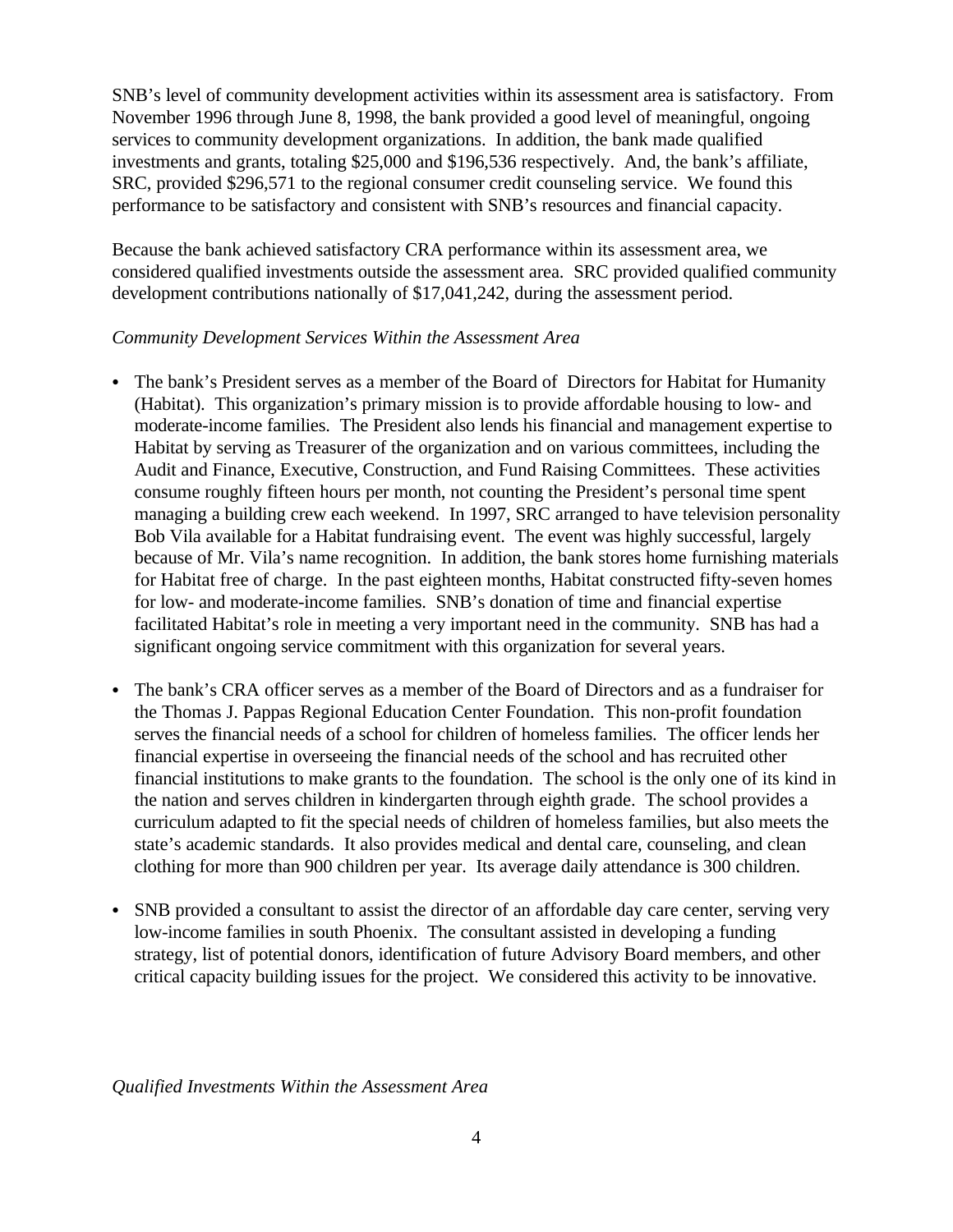## *Grants*

- \$85,000 to help a nonprofit organization build two new affordable homes in a Phoenix low- to moderate-income area. Grant monies purchased building materials, tools, and a truck to haul materials to job sites. The organization began operations in the Phoenix area in 1987. Since then, the organization has completed eighty-seven affordable homes in low- to moderateincome areas.
- \$18,000 to a nonprofit foundation that supports the financial needs of a school that serves children of homeless families. The foundation provides equipment and furnishings for the school. The school furnishes services beyond those provided by traditional educational institutions, including crisis intervention counseling, extended medical services, and clothing distribution.
- \$15,000 to help fund teaching staff salaries for a program that served low-income youth in South Phoenix with tutoring and enrichment activities. This grant funds ten percent of the annual budget for a teaching staff that serves 200 children.
- \$14,000 to provide assistance for closing costs associated with home purchases by low- to moderate-income individuals residing in Maricopa County. The down payment grant enabled seventeen families to have the opportunity to participate in home ownership.
- \$20,600 to six nonprofit groups that promote affordable housing for low- and moderateincome individuals within the assessment area.
- \$32,336 to seven nonprofit organizations that provide and promote community services targeted to low- to moderate-income individuals within the assessment area. Some provide administrative services for affordable housing projects, some provide home ownership counseling for low- and moderate-income persons/families, one engages in fix-up work on the homes of low- and moderate-income persons/families, and some provide a combination of the above community services.
- \$11,600 to an organization that promotes economic development by financing small businesses. These monies funded operating costs and a micro-enterprise loan fund.

# *Investments*

- SNB purchased a \$25,000 certificate of deposit carrying a below-market rate at a Native American-owned financial institution located in Casa Grande, Arizona. This institution is designated as a Community Development Credit Union by the National Credit Union Administration. It serves the credit needs of Native Americans in Arizona and New Mexico, including those reservations that are within the bank's assessment area. This below-market rate certificate of deposit exhibits SNB's investment flexibility.
- During the evaluation period, SNB's affiliate, SRC, contributed \$296,571 to Consumer Credit Counseling Services Southwest (CCCS) that benefitted the bank's assessment area, or a